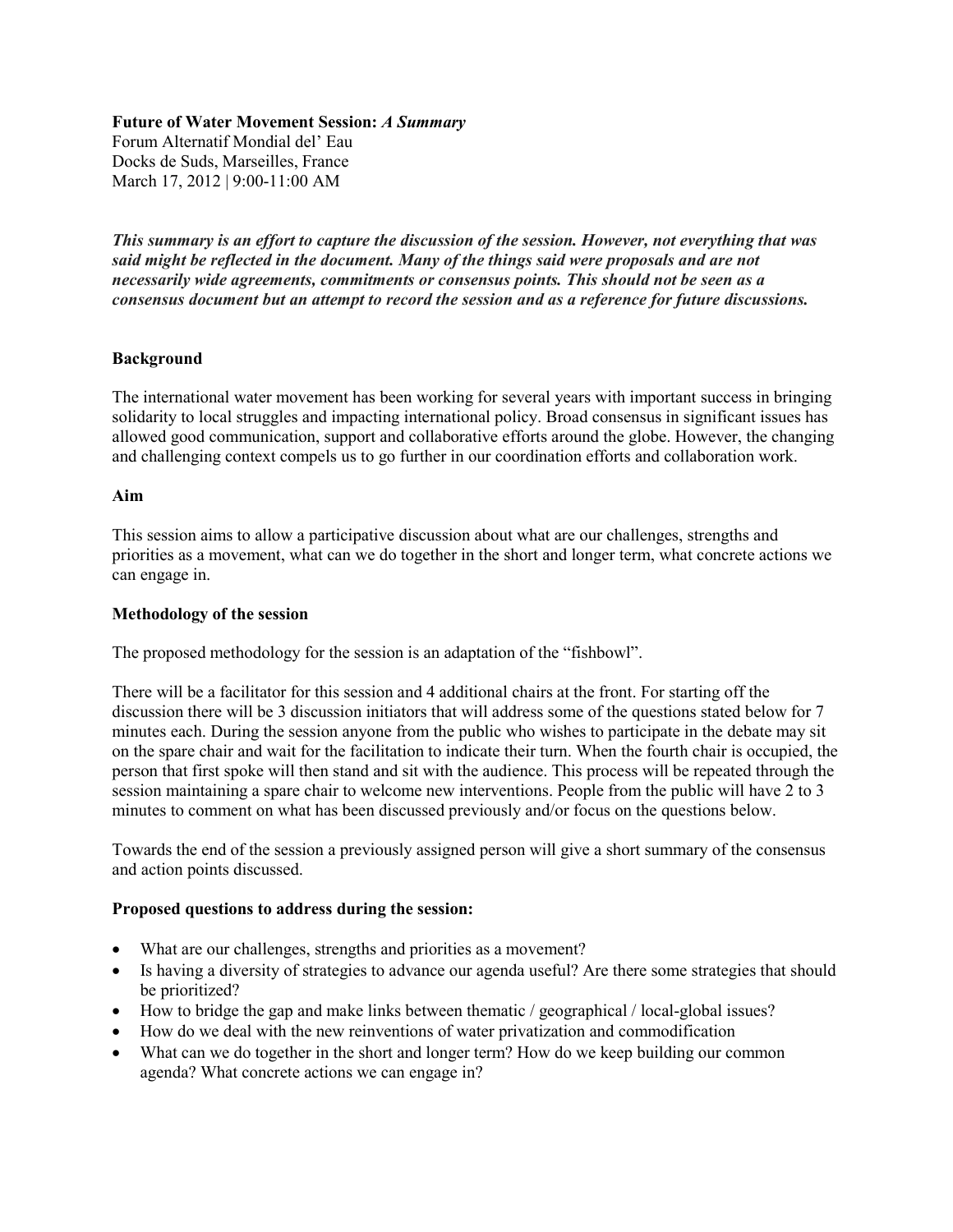## **SUMMARY**

## **1. Who we are, Why we're Here, Where we are, and What we Do as a Movement:**

This section can be summarized with the English phrase, *"Whiskey is for drinking but water is for fighting over"*, which means that the reason why the water justice movements are gathered in Marseilles is because water has become an arena of contestation, of social mobilization and action.

There's a recognition that we work on different issues, we have different campaigns, and we work at various levels—local, national, regional and international. We are struggling against structural problems and against a model of development that puts the market as the arbiter of all values and that makes water an economic and tradeable good, a model that puts profit first before people and the environment. In short, capitalism is destroying our planet and we need to stop this before it's all too late.

We use various strategies and tactics in our campaigns—from legal and legislative means, media to direct actions and other forms. We are aware that various people's campaigns to protect, defend and reclaim water as a commons from around the world, have been criminalized and activists struggling for their rights and lives, killed and harassed by corporations, governments, military and paramilitary groups.

We recognize our diversity but also confront the urgency of concretizing solidarity and working together at the international level.

We come from various movements—the water justice, peasant, women, climate justice, anti-dam, antimining, anti-fracking and other extractive industries, youth, and many geographic and thematic networks. But what joins us in this forum is our collective resolve to challenge the commercial World Water Forum and put forward a new vision and culture of water and propose concrete alternatives.

Finally, like water, we as movements flow, travel and connect. We have the capacity to change the dominant discourse of water. We are movements in movement. Change is but only inevitable.

# **2. Various Issues and Collective Challenges Faced by the Movements**

- Privatization is collapsing and we need to reclaim and redefine the dominant discourse and various groups are showing the way, e.g. reclaiming and redefining public water, building and articulating alternatives, i.e. defining what we want in place of privatization.
- New issues that confront us and in which water is at the center of debates:
	- o The green economy—need to reclaim our language. Green-washing of the economy rather than a "green economy"
	- o New forms of privatization, financialization, and marketization of water including corporatization and the role of international financial institutions such as the World Bank, international capital, hedge funds, speculators, etc.
	- o Nexus of food-water-energy and links of land grabbing with water and energy security concerns of governments and corporations
	- o Austerity measures in the EU; Euro crisis and how it affects the rest of the world
- In terms of campaigns and social movement building
	- o How to roll back the power of TNCs and financial capital
	- o How to build a common platform on water-food-energy and understand their linkages and nexus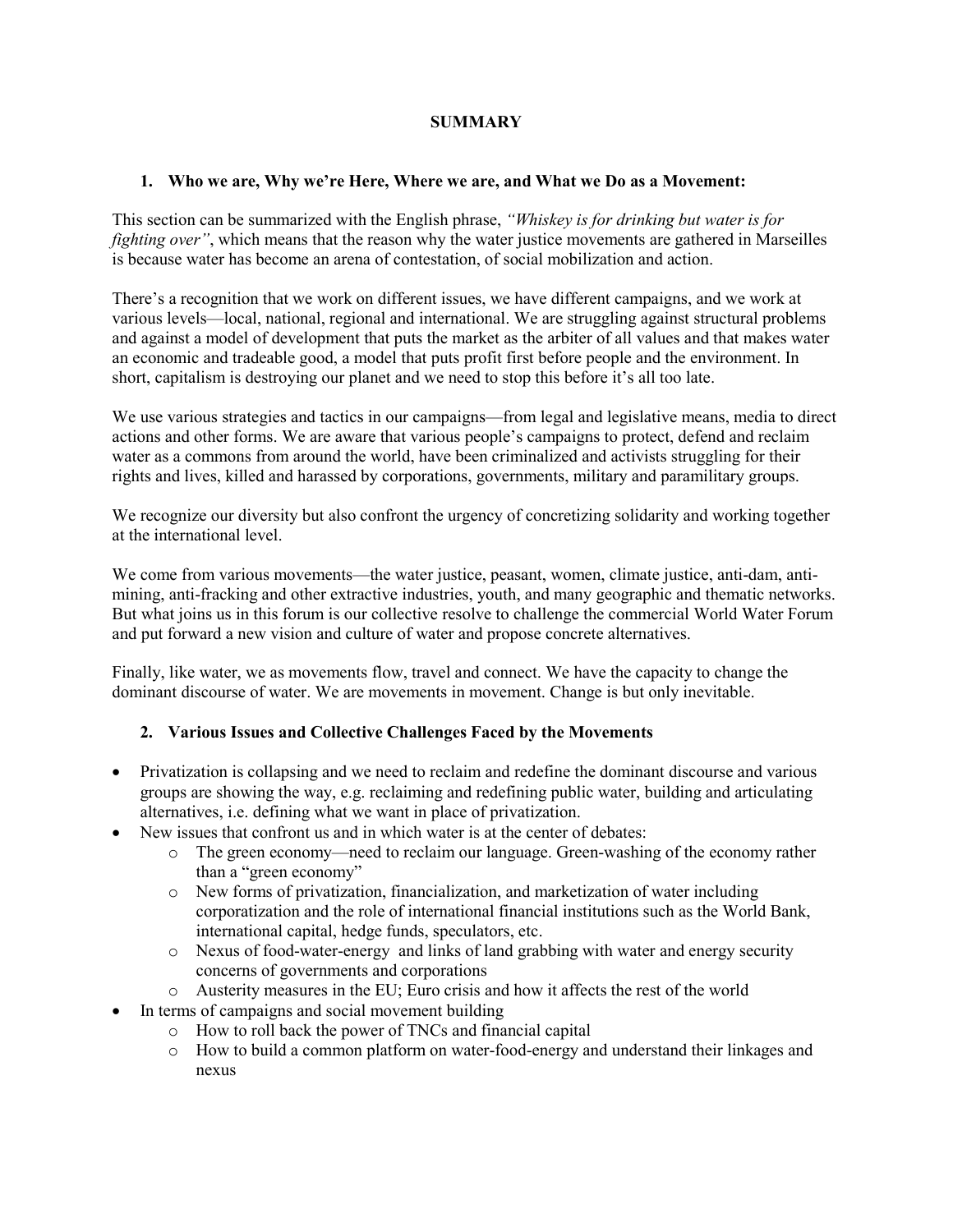- $\circ$  How to concretize working together and forging solidarity (e.g. working with the climate justice movement on Rio+20, with the peasant movement, Via Campesina, bridging between North & South etc.)—what will be our common political project and how to move forward?
- o How to organically link and promote the important role that women play in water governance and management. Also the special role of the youth as the future of the movement.

# **3. Strategies and Proposals (Specific and Broad)**

This part can be summarized with the Italian Movement's motto, "We read water but we write democracy". This implies that a central strategy the movement uses is active citizenship, social participation, empowering people, and water democracy, which involves committed citizens and people engaging in every step of decision making process on how water should be governed. People's participation is essential, for example, in reclaiming public water services and resources. This also means not leaving the decision making to politicians and elected officials.

More specifically, other strategies/proposals that were mentioned by participants include:

- building local constituencies and ensure that their concerns and sentiments shape international policy agenda, including the movement's agenda and campaigns
- linking the human right to water with other rights such as the right to health and health systems, sanitation, right to food, right of peasants, right of the child, etc. In short, broadening the perspective and framing of water issues.
- continue to collect narratives and experiences/initiatives that rediscover, redefine and reclaim public and community services: link local struggles to regional and international levels in order to change policies of governments and multilateral bodies. This includes promoting appropriate technologies that are community-driven and based.
- need to create a common space, have a common language (e.g. different language games between the activists and public water operators), bridge the divides (thematically, sectorally, language, and geographically) in order to work together but without compromising politics and principles: a key question here, what are our common entry points to work together? (e.g. maybe the Rio+20 process? The UN General Assembly hosting the next water summit?)
- be clear about where we want change to happen and who our common targets are
- important to have regular meetings

Concrete proposals:

- creation of an international water tribunal for the management and resolution of water-related conflicts
- take up the challenge of creating a real African Water Network while trying to resolve certain dynamics and differences in the region
- create an alternative discourse on Rio+20 and oppose how water is being financialized and traded in new forms and ways
- reinforce networks such as the Reclaiming Public Water which is a horizontal, flat, global network of advocates, researchers, public water operators and unions promoting progressive models of public water management
- build an Asia-Pacific network focused on water and tackle problems of distance, multiple languages
- to use Blue October as a moment to coordinate common agenda and messages to strengthen our local struggles